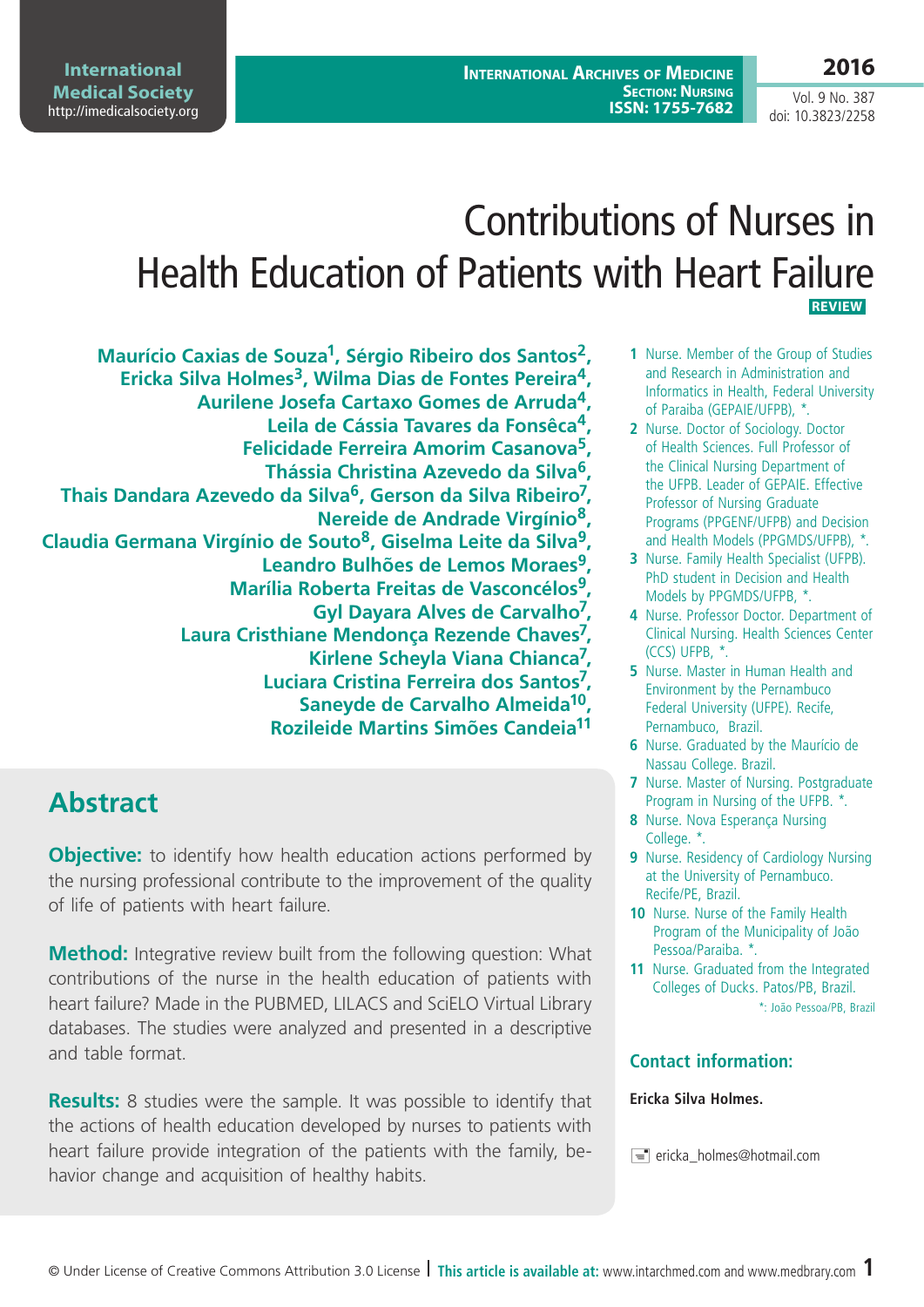**2016**

Vol. 9 No. 387 doi: 10.3823/2258

**Conclusions:** The nurse is a protagonist in the dissemination of knowledge through consultations with people with HF, actions that stimulate self-care, promoting changes that impact on the quality of life of these patients.

**Keywords**

Cardiac Insufficiency; Health Education; Nursing.

### **Introdution**

Heart Failure (HF) is a chronic and progressive syndrome, evidenced through signs and symptoms of pulmonary and systemic congestion, characterized as the last stage of cardiovascular diseases. [1] It is a disease responsible for high mortality rates, developing both chronic and decompensated, leading to disabling symptoms, frequent hospitalizations, reduced quality of life and a complex therapeutic regimen. [2, 3]

In general, those affected by this pathology undergo transformations in their lifestyle due to the growing inability to perform their daily activities. These are due to signs and symptoms of the disease manifested by pain, precordial discomfort, dyspnoea, orthopnea, tachycardia, syncope, fatigue and edema. [4]

This syndrome affects about 2% of the world population and its incidence has increased in the last three decades, especially in the elderly population, where the average age is over 65 years. Despite advances in the treatment of HF, there are high mortality rates and a decrease in the functional capacity of its patients. This increase may be related to the increase in the life expectancy of the elderly person, since HF affects mainly the individuals within this age group. [5, 6]

In Brazil, there are about two million patients with HF, with 240,000 cases diagnosed per year. Projections indicate that, in 2025, Brazil will have the sixth largest population of the elderly, approximately 30 million people (15% of the total population). This should result in the multiplication of cases and public spending on this syndrome. [7]

Considered as one of the major public health problems, the IC generates high costs for the health system, collaborating with the increase of readmission rates. [1] With regard to these rates, the expenditure becomes even more worrying when data indicate that the number of patients readmitted with this pathology reaches almost 50% soon after the first hospitalization due to decompensation, mainly in the period from 30 to 90 days after discharge. This return is considered one of the main risk factors for death in this disease, associated with inadequate therapy, lack of adherence to treatment or worsening of cardiac function. [1, 5]

The treatment of HF includes non-pharmacological measures, pharmacological and in some cases, depending on the stage of the syndrome, surgical measures. However, it is necessary that the nursing orientations are based on self-care teaching, because in this way the individual will become independent and will have autonomy over their treatment. [8, 9]

Health education is conceptualized as the dialogue between professionals and patients that allows building knowledge and increasing the autonomy of people in their care. It also allows the debate among population, managers and workers, in order to enhance popular control, becoming a mechanism to encourage social management of health. [10]

Among the actions in education and health stand out the participatory activities, whose great differential is the process of interaction between technical knowledge and popular knowledge. Being of fundamental importance that the professional recognizes that the population has a knowledge that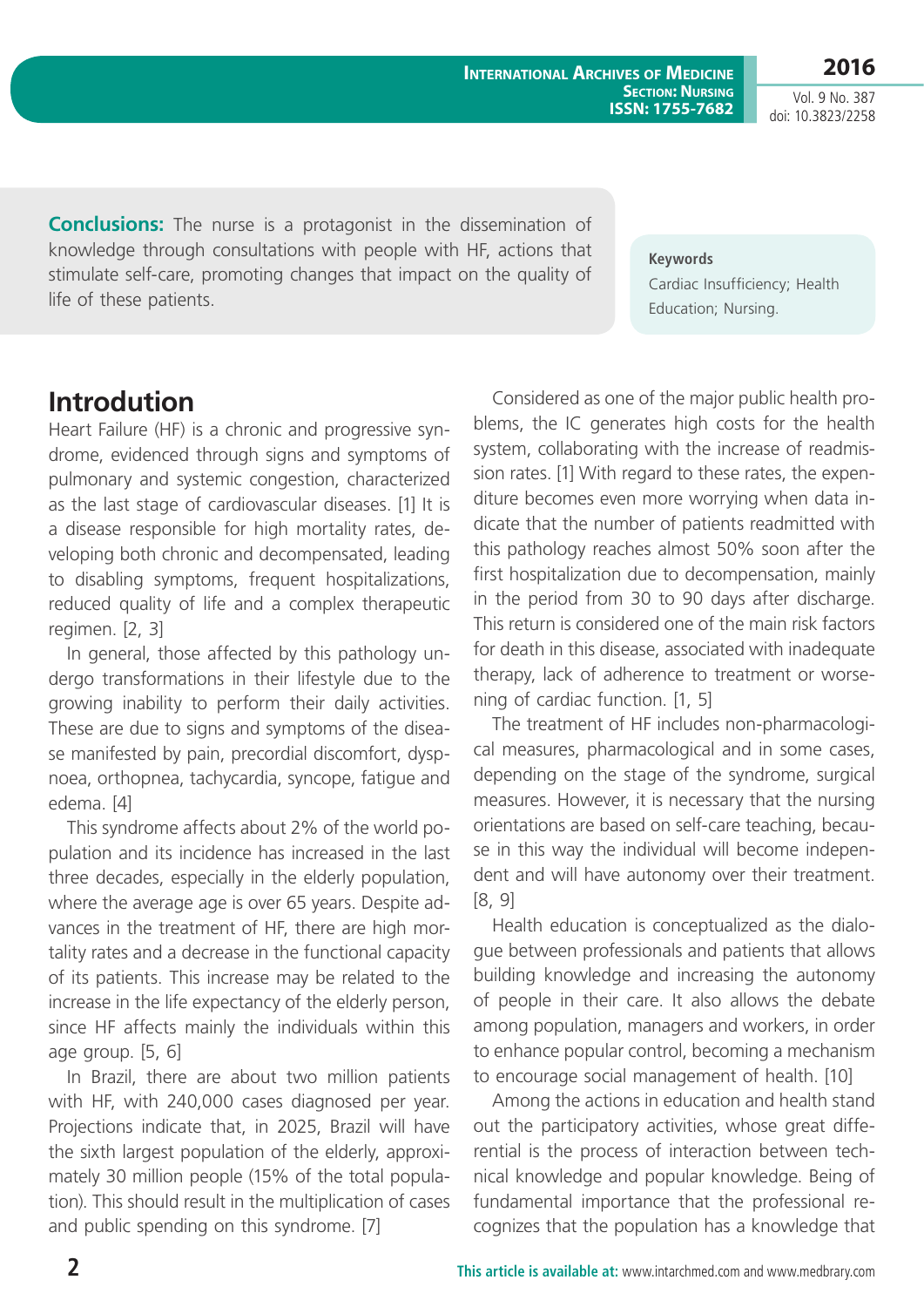**2016**

Vol. 9 No. 387 doi: 10.3823/2258

must be valued during the construction of the educational work, thus favoring the awakening of the autonomy of the patient. [11]

In this context, it is necessary for health professionals to recognize HF patients as active subjects in their own health and capable of changing their history, because when the individual understands their reality, he can raise solutions to transform it. [12] Nurses play an important role in this scenario insofar as they develop health education strategies aimed at patients and their families, aiming to provide a better quality of life for patients with HF. [8]

The high morbidity and mortality rates of patients with HF expose the need for intervention measures through health education by the nursing professional in order to control the signs and symptoms of the disease and a higher quality of life for patients with HF pathology. [8, 11]

Thus, the present study has the objective of to identify how health education actions performed by the nursing professional contribute to the improvement of the quality of life of patients with heart failure.

### **Method**

This is an integrative review of the current literature, which enables the analysis of relevant research that contributes to the improvement of clinical practice, as well as providing the synthesis of knowledge about a given subject, including the knowledge gaps that need to be fulfilled through new searches. It shows a valuable method for nursing, considering the lack of time of the professionals to carry out the reading and analysis of all the literature of the currently available scientific knowledge. [13]

The following steps were taken to construct an integrative review: establishment of the review objective, selection of articles through inclusion and exclusion criteria, organization of information to be extracted from articles, analysis and presentation of results. [14]

The purpose of the present study was to answer the following guiding question: What are the contributions of the nurse in the health education of patients with HF?

The selection of articles was carried out from August 2015 to August 2016 in the databases: National Library of Medicine (PUBMED), Latin American Literature in Health Sciences and the Caribbean (LI-LACS), and Scientific Virtual Library Eletronic Library Online (SciELO), using the Health Sciences Descriptors (DeCS): "Health Education", "Heart Failure" and "Nursing", combined by the Boolean operator AND.

The selection criteria of the articles defined for the construction of this integrative review were: articles published in Portuguese, English and Spanish, available in full in the referred databases, between 2010 and 2016, using as descriptors: Health Education AND Insufficiency Cardiac AND Nursing. The exclusion of articles was carried out in those who did not respond to the objective of the review and those who did not present in a clear and objective way the criteria of the research design.

Combining the descriptors, 248 scientific productions were obtained. After applying the inclusion and exclusion criteria, there were 41 articles, 10 in PUBMED, 8 in LILACS and 22 in SciELO. After reading the articles in full, only 8 scientific productions met the objectives of this review.

## **Results and Discusion**

In the present study, eight articles were analyzed that met the established inclusion criteria, as shown in **Table 1**.

Through the results, it was possible to perceive that studies have been developed with the purpose of investigating the contributions of the nurses in the health education of patients with HF. Through the titles of the scientific productions, it is observed that these educative actions are directed mainly towards adherence to the treatment and change in the way of life.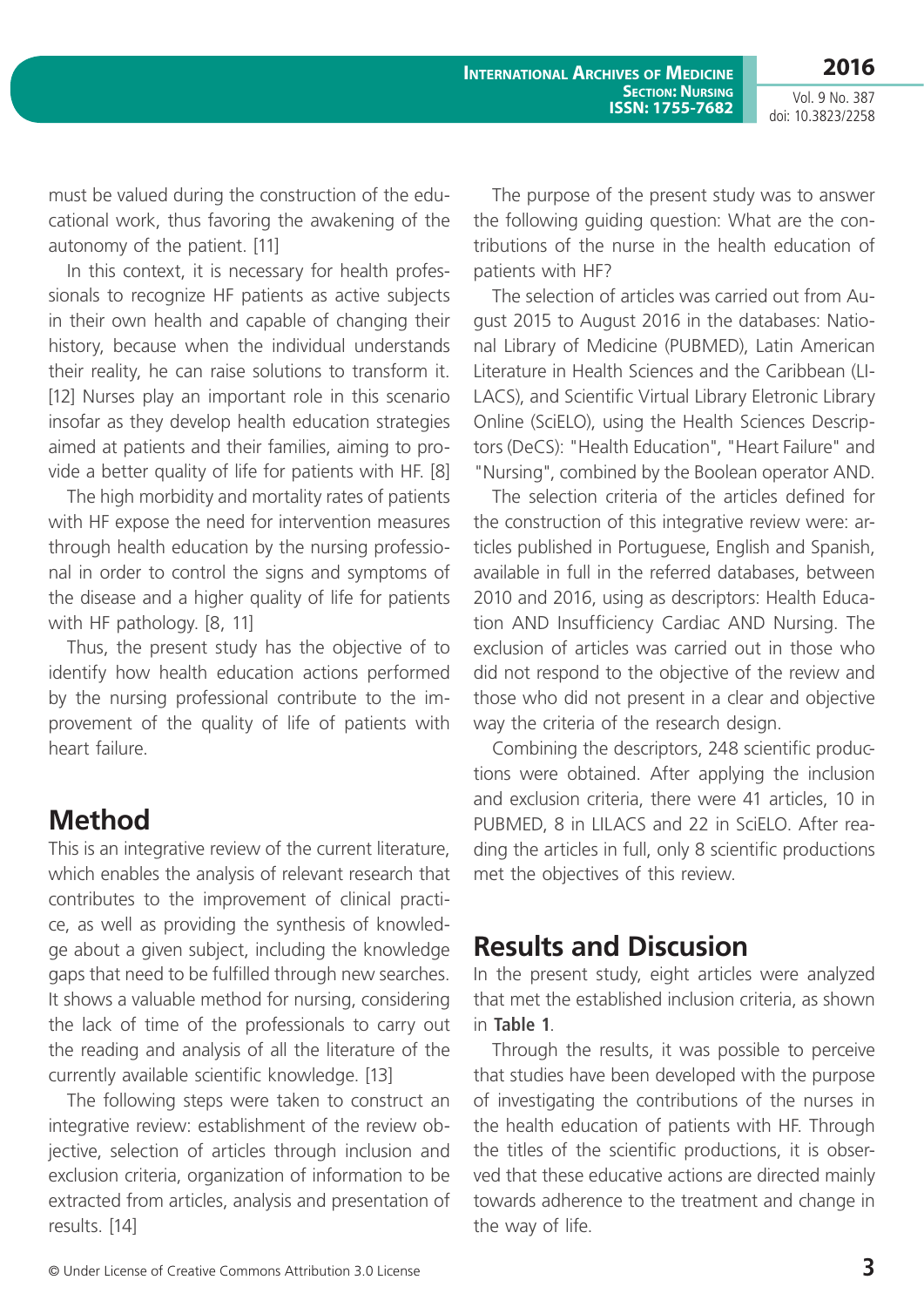| Table 1. Distribution of articles collected, according to the title, year of publication and name of the pe- |  |  |  |  |  |  |  |
|--------------------------------------------------------------------------------------------------------------|--|--|--|--|--|--|--|
| riodical/database.                                                                                           |  |  |  |  |  |  |  |

| <b>Title</b>                                                                                                                          | Year | Journal                                        | Data base     | <b>Objectives</b>                                                                                                                          |
|---------------------------------------------------------------------------------------------------------------------------------------|------|------------------------------------------------|---------------|--------------------------------------------------------------------------------------------------------------------------------------------|
| Health education of patients with heart<br>failure                                                                                    |      | 2014 Nursing<br>Journal UFRI                   | <b>PUBMED</b> | Synthesis on health education, through<br>nursing consultations with patients with HF                                                      |
| Factors associated with beliefs about<br>adherence to non-drug treatment of<br>patients with HF                                       | 2013 | <b>USP Nursing</b><br>School Journal           | <b>PUBMED</b> | To evaluate the beliefs regarding benefits and<br>barriers to adherence to daily self-monitoring<br>of weight / edema in patients with HF. |
| Education and telephone monitoring of<br>patients with heart failure: Randomized<br><b>Clinical Trial</b>                             | 2011 | <b>Brazilian</b><br>Society of<br>Cardiology   | <b>PUBMED</b> | To compare two groups of nursing<br>educational interventions among hospitalized<br>patients with HF                                       |
| Heart failure: expressions of people's<br>knowledge about the disease                                                                 | 2013 | <b>USP Nursing</b><br>School Journal           | <b>LILACS</b> | To analyze the knowledge of people with HF<br>on the disease and treatment                                                                 |
| Effectiveness of an educational program<br>in nursing in the self-care of patients with<br>heart failure: a controlled clinical trial | 2012 | American<br>Journal of<br>Nursing              | <b>LILACS</b> | To evaluate the effectiveness of a nursing<br>education program in improving<br>the treatment behaviors with HF                            |
| Discharge plan for patients with<br>congenital heart failure                                                                          | 2011 | American<br>Journal of<br>Nursing              | <b>SCIELO</b> | To identify in the literature how nurses have<br>planned the discharge of patients with CHF                                                |
| Improvement of self-care behaviors<br>after. A nursing educational intervention<br>withPatients with heart failure                    | 2012 | Research and<br>Education in<br><b>Nursing</b> | SCIFLO        | To evaluate the improvement in self-care<br>behaviors after an educational intervention.<br>Nursing in patients with heart failure         |
| Heart failure: strategies used by the<br>elderly in the search for quality of life.                                                   | 2011 | <b>Brazilian</b><br>Journal of<br>Nursing      | <b>SCIELO</b> | To describe the strategies used by the<br>elderly in the face of HF and to know the<br>perceptions about Nursing Care.                     |
|                                                                                                                                       |      |                                                |               | Source: Survey data, 2016.                                                                                                                 |

Regarding the periodicals of publication, we highlight the Revista Escola de Enfermagem of USP and the Revista Latino Americana de Enfermagem; As for the databases, the ones that presented the greatest productions on the subject were: PUBMED and LILACS. The year 2011 presented a greater number of publications.

It should be pointed out that, among the 8 studies included in this integrative review, 7 of the authors are nurses and one was performed by nurses and physicians. Of the 8 articles, 6 were conducted in Brazil, while the other (2) are of international character, carried out in Colombia.

Regarding the contributions of nurses to health education of patients with HF, the main aspects highlighted by the studies can be seen in **Table 2**.

It was possible to observe in the analysis of the articles that the educational actions of nursing profes**Table 2.** Distribution of the articles surveyed, according to the contributions coming from the use of PEP.

**Contributions of nurses in health education of patients with heart failure**

| Increased adherence to treatment                 |  |  |  |  |
|--------------------------------------------------|--|--|--|--|
| Weight control and edema                         |  |  |  |  |
| Understanding the pathophysiology of the disease |  |  |  |  |
| Changes in eating habits                         |  |  |  |  |
| Improvement of self-care behaviors               |  |  |  |  |
| Source: Survey data, 2016.                       |  |  |  |  |

sionals vis-a-vis patients with HF are extremely important in the adequate coping of the disease by these individuals. Among the most outstanding actions by the studies, are the nursing orientations regarding lifestyle changes and self-care behaviors, emphasized by 4 studies.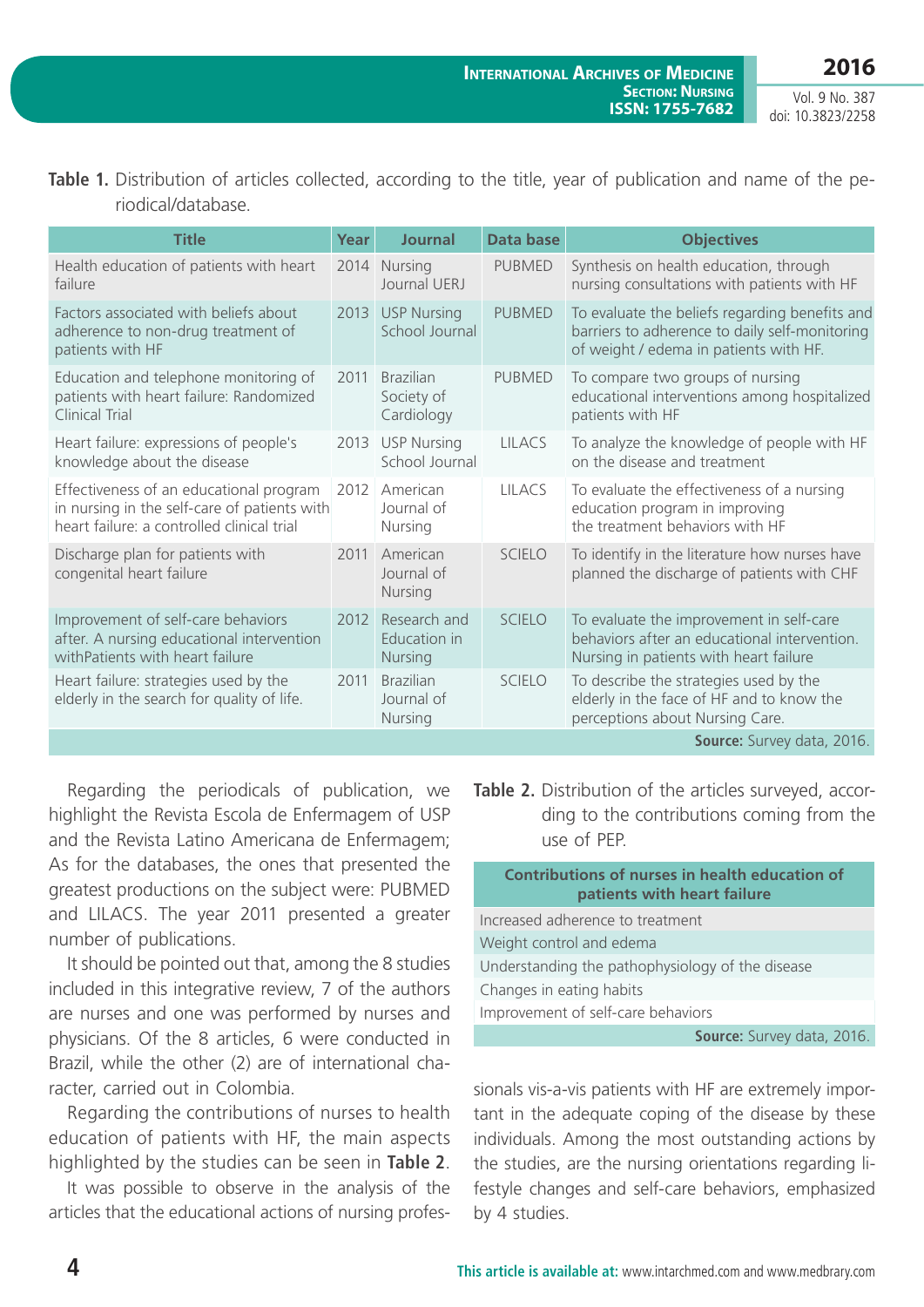Educational interventions regarding the adherence of medication / non-drug therapy to patients with HF in geriatrics and cardiology outpatient clinics of a university hospital in the interior of the State of São Paulo. It was evidenced that patients with HF perform little weight control and edema, reaching only once a month to verify these measures. The main barrier perceived in the study for adherence to these non-drug measures was pointed out as the forgetfulness and the availability of material, since most of the patients did not have a balance in their homes. [15]

This research concluded that health education programs that employ strategies to identify barriers and benefits for self-care contribute to the understanding that daily weight check and edema can alert the patient to the signs of HF decompensation and avoid The hospitalization, bringing a relevant contribution to the quality of life of these patients. [15]

In relation to health education, in the extra-hospital context, another article shows that a clinical trial was conducted in a university hospital in the city of Porto Alegre, in patients with HF, which were divided into two groups, where G1 received educational intervention Of nursing during hospitalization, followed by telephone monitoring after hospital discharge, and G2 received only hospital intervention. In this case, it was verified that the in-hospital nursing educational intervention benefited all patients with HF in relation to the knowledge of the disease and self-care, independent of the telephone contact after discharge. [16] This demonstrates the relevance of the role of nurse educator and the repercussions of this for the quality of life of patients. What should be encouraged not only in primary care but also at the hospital level. [7]

Telephone monitoring can be considered as an additional method of patient investigation, when used to reinforce care plans and the educational process, it is usually used after hospital discharge and in home visitation interventions. Despite the results obtained in this study in Porto Alegre, other experimental studies have shown that HF patients who received this type of education had lower hospital readmission rates when compared to the control group. [17]

Regarding the well-being of these patients, the studies show that the impacts of the disease on the quality of life of people with HF are enormous, besides the physical affections also occur emotional repercussions and even in the financial life of these patients. Welfare is altered, generating incapacities, restrictions on routine habits, limitation of autonomy and independence, especially in the elderly. [16, 17, 19]

A study carried out with elderly patients with HF demonstrated the perception they have regarding the nursing professionals who carry out activities in health education. These patients have reported perceptions related to the affective level, such as attention and affection, empathy in the nursing field is something essential, taking into account that individuals are dealt with in moments of fragility not only biological, but also psychic. It was also verified that the social, educational, economic and cultural context are variables that directly influence the strategies of coping with the disease by those with HF. [12]

In all of the studies analyzed, it was observed that nursing education interventions aim not only to improve knowledge about HF but also, the behaviors that influence the illness. [15-21]

Patients are given nursing care related to medication, food, rest, physical activity, as well as special care referring to the particular conditions of each patient. [20, 21]

### **Conclusion**

Knowledge about the disease facilitates the adherence of HF patients to the treatment and allows them to develop methods to cope better with the disease, which involves the restriction of liquids and salt in the diet, daily monitoring of weight, physical activities and Regular use of medications.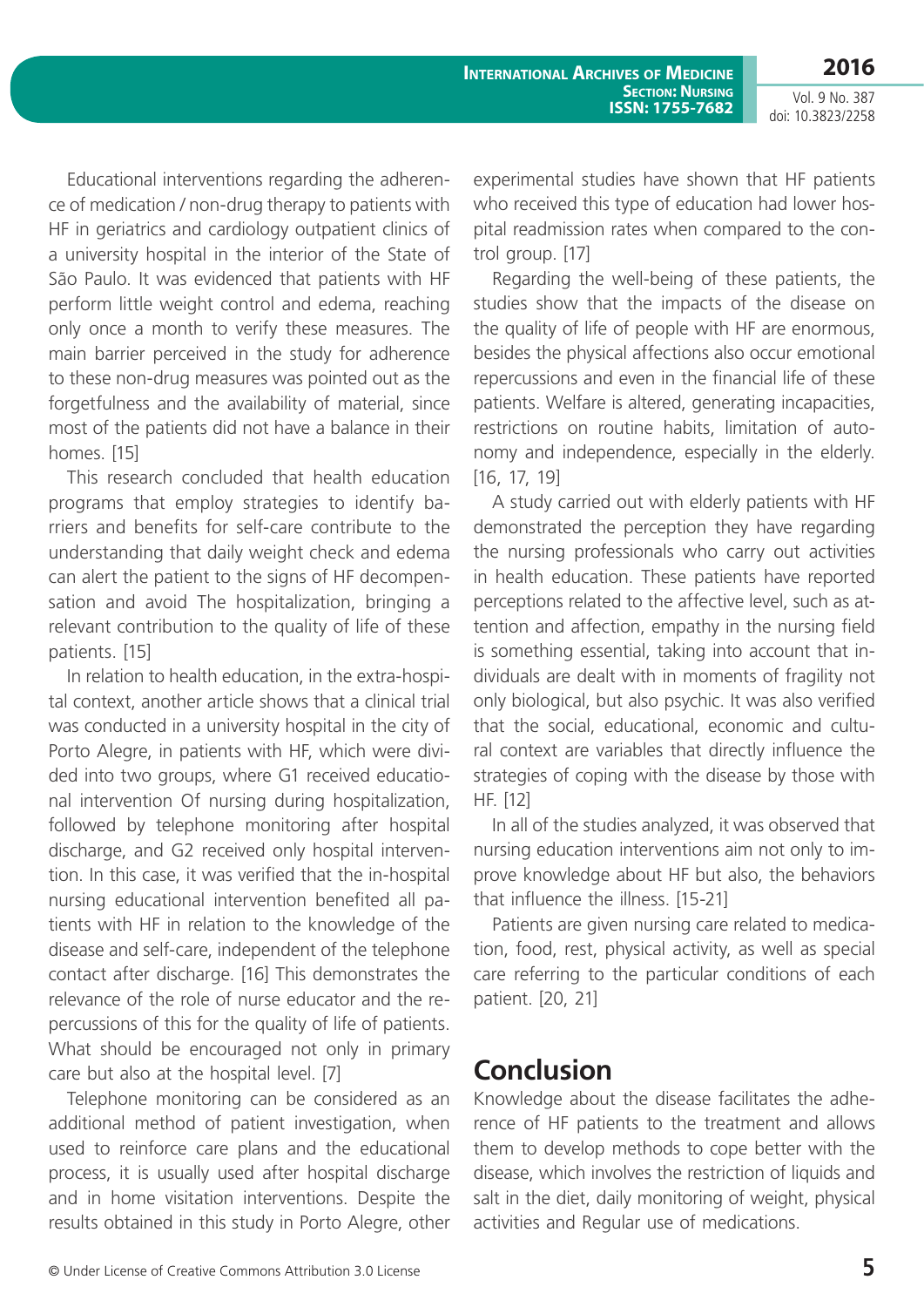The literature has confirmed the benefits related to health education in the various environments where HF can be handled. All the articles analyzed suggest in their results that the nursing educational intervention has a beneficial effect on the self-care behaviors of people with HF and they reveal a significant improvement in the patients' quality of life after being submitted to some type of activity related to health education.

The studies show that in promoting the health of patients with HF, it is not only the administration of medication or the execution of techniques. The educational action and the teaching of new knowledge and behavioral patterns are necessary and the nurse has been acting in a primordial way in the needs and emotions that mediates such knowledge and practices, in order to obtain the best results.

It was possible to verify that the participation of nurses in the practice of educational activities with patients with HF is extremely important in improving the quality of life of these patients, besides contributing to the development of self-care, introducing changes in lifestyle and facilitating their Treatment adherence. The educational actions developed provide integration of the users with the family, change of behaviors and acquisition of healthy eating habits.

The nurse is the protagonist in the dissemination of education through consultations with patients with HF that goes beyond the simple transmission of knowledge, contextualizing the treatment and promoting changes that affect the quality of life of these patients.

#### **References**

**1.** Linhares JC, Aliti GB, Castro RA, Rabelo ER. Prescrição e realização do manejo não farmacológico para pacientes com insuficiência cardíaca descompensada [Internet]. Rev. Latino-Am. Enfermagem vol. 18, n. 06, p. 08; 2010 [acesso 2015 ago 05]. Disponível em: [http://www.scielo.br/pdf/rlae/v18n6/pt\\_15.pdf](http://www.scielo.br/pdf/rlae/v18n6/pt_15.pdf).

- **2.** Castro RA, Rabelo ER, Linhares JC. Adesão ao tratamento de pacientes com insuficiência cardíaca em um hospital universitário [internet]. Rev. Gaúcha Enferm. [online]. vol.31, n.2, p. 225-231; [acesso 2015 jul 12]. Disponível em: [http://www.scielo.br/pdf/](http://www.scielo.br/pdf/rgenf/v31n2/04.pdf) [rgenf/v31n2/04.pdf.](http://www.scielo.br/pdf/rgenf/v31n2/04.pdf)
- **3.** Santos I, Sarat CNF. Modalidades de aplicação da teoria do autocuidado de Orem em comunicações científicas de enfermagem brasileira. Rev de Enfermagem UERJ. 2008. 16(3):313-8. Disponível em: [http://www.facenf.uerj.br/v16n3/](http://www.facenf.uerj.br/v16n3/v16n3a03.pdf) [v16n3a03.pdf](http://www.facenf.uerj.br/v16n3/v16n3a03.pdf)
- **4.** Silva ACS, Espírito Santo, FH, Pestana, LC, Daher, DV, Santana, RF. Insuficiência cardíaca: estratégias usadas por idosos na busca por qualidade de vida[Internet]. Rev. Brasileira de Enfermagem. [Online]. 2011, vol 64, n.05. [acesso 2016 set 14]. Disponível em: [www.scielo.br/scielo.php?script=sci\\_arttext&pid](www.scielo.br/scielo.php?script=sci_arttext&pid=S0034-71672011000500009) [=S0034-71672011000500009](www.scielo.br/scielo.php?script=sci_arttext&pid=S0034-71672011000500009).
- **5.** I Registro Brasileiro de Insuficiência Cardíaca Aspectos Clínicos, Qualidade Assistencial e Desfechos Hospitalares[Internet]. Arq Bras Cardiol. 2014. [acesso 2016 set 01]. Disponível em: [www.scielo.br/pdf/abc/2015nahead/pt\\_0066-782X](www.scielo.br/pdf/abc/2015nahead/pt_0066-782X-abc-20150031.pdf)[abc-20150031.pdf](www.scielo.br/pdf/abc/2015nahead/pt_0066-782X-abc-20150031.pdf).
- **6.** Nogueira PR, Rassi S, Correia, KS. Perfil epidemiológico, clínico e terapêutico da insuficiência cardíaca em hospital terciário[Internet]. Arq. Bras. Cardiol [online]. 2010, vol. 95, n.3 [acesso 2016 ago 08] Disponível em: [http://www.scielo.br/pdf/](http://www.scielo.br/pdf/abc/2010nahead/aop09910.pdf) [abc/2010nahead/aop09910.pdf](http://www.scielo.br/pdf/abc/2010nahead/aop09910.pdf)
- **7.** Cavalcanti DCA, Pereira VMJ. Diagnósticos de enfermagem de pacientes com insuficiência cardíaca: revisão integrativa [Internet]. Portal de Revistas de Enfermagem [online]. 2014, vol. 96, n 1. [acesso 2016 ago 30]. Disponível em: [http://www.revenf.bvs.br/](http://www.revenf.bvs.br/scielo.php?script=sci_arttext&pid=S1676-4285201400010001) [scielo.php?script=sci\\_arttext&pid=S1676-4285201400010001](http://www.revenf.bvs.br/scielo.php?script=sci_arttext&pid=S1676-4285201400010001)
- **8.** Gonçalves FG, Albuquerque DC. Educação em saúde de pacientes portadores de insuficiência cardíaca. Rev. Enferm UERJ [Internet]. Mai.-jun. 2014 [acesso em: 8 mar. 2016]; 22(3):422- 8. Disponível em: [http://www.e-publicacoes.uerj.br/index.php/](http://www.e-publicacoes.uerj.br/index.php/enfermagemuerj/article/view/13769) [enfermagemuerj/article/view/13769](http://www.e-publicacoes.uerj.br/index.php/enfermagemuerj/article/view/13769)
- **9.** Santos I, Rocha RPF, Berardinelli LMM. Necessidades de orientação de enfermagem para o autocuidado de clientes em terapia de hemodiálise. Rev Brasilerira de Enfermagem. 2011. Vol. 64, n.2 [acesso em 2016 set 10]. Disponível em: [http://www.scielo.br/](http://www.scielo.br/scielo.php?script=sci_arttext&pid=S0034-71672011000200018) [scielo.php?script=sci\\_arttext&pid=S0034-71672011000200018](http://www.scielo.br/scielo.php?script=sci_arttext&pid=S0034-71672011000200018)
- **10.** Ministério da Saúde (BR). Secretaria Executiva. Secretaria de Gestão do Trabalho e da Educação na Saúde. Glossário temático: gestão do trabalho e da educação na saúde. Brasília-DF: Ministério da Saúde; 2009.
- **11.** Freire P. Pedagogia da autonomia: saberes necessários à prática educativa. 33ª ed. São Paulo: Paz e Terra; 2006.